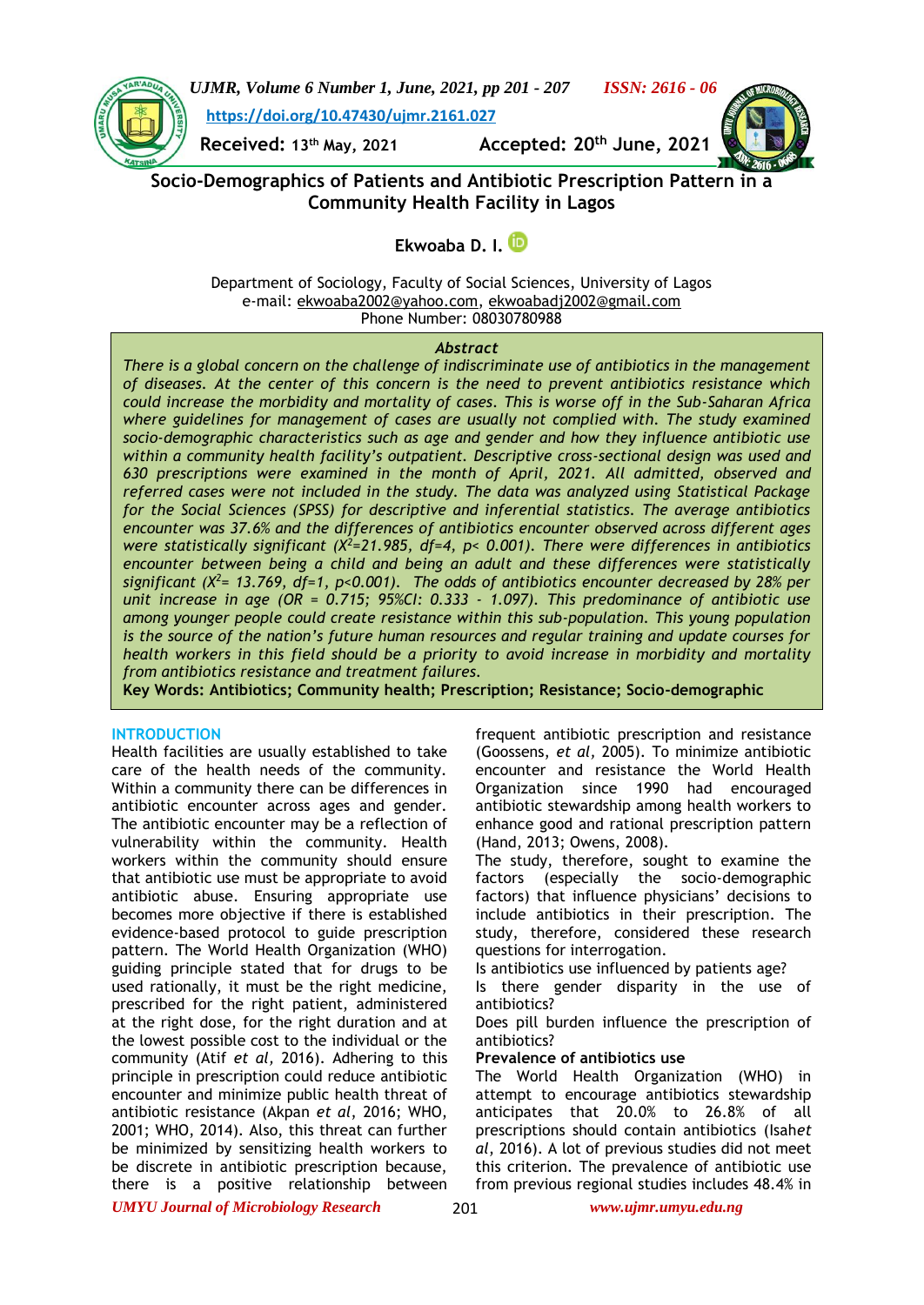China (Dong, Yan, & Wang, 2011), 53.6% in the Eastern Mediterranean (Holloway *et al*, 2013), 46.8% in Africa (Ofori-Asenso, Brhlikova, & Pollock, 2016) and 54.7% in Sudan (Yousif &Supakankunti, 2016).

# **Antibiotics Use and Age**

In Sub-Saharan Africa, antibiotics use can be higher than the developed countries due to the dominance of infectious diseases in the region. A cross-sectional study involving 600 encounters in six community pharmacies in Asmara, Eritrea found that patients below 15 years of age were three times more likely to receive antibiotics prescriptions than the elderly people aged 65 and above (Adjusted Odds Ratio (AOR): 2.93, 95%CI: 1.71-5) (Amaha*et al*, 2019). This prevalence of antibiotics use towards the younger ones is also corroborated by a retrospective study by Ahiabu*et al* (2016) involving four public and private primary health-care facilities in Ghana. The study analyzed 400 prescriptions per facility between 2010 and 2011. The analysis showed that young people have higher likelihood of receiving antibiotics in their prescriptions. The antibiotics prescriptions for each age category includes 77.5% for below 5years of age, 71.6% for 5-14 years, 53.5% for age category 15-64 years while 65 years and above received 38% of antibiotics in their prescriptions. The odds of having antibiotics in the prescription reduces by  $3\%$  for every unit increase in age (OR = 0.97; 95% CI: 0.97, 0.98).

In Nasarawa state, North-Central Nigeria, a descriptive retrospective cross-sectional study involving 2800 cases between 2008 and 2018 showed that antibiotics prescription was highest in the 10 years and below age category (67%) and lowest for those greater than 50 years (Ngwai*et al*, 2020).However, a crosssectional study of 802 National Health Insurance Scheme (NHIS) prescriptions from University of Nigeria Teaching Hospital showed that patients less than 5years has highest risks of antibiotic exposure (Okoro, Nmeka, &Erah, 2019).

## **Antibiotics and Gender**

In the United States of America (USA) analysis of the prescriptions from the IMS Health Xponent Database which captures more than 70% of USA outpatient prescriptions showed females being at higher risk of antibiotics exposure than males, especially for people equal or more than 20 years. Female patients encountered antibiotics in 990 prescriptions per 1000 persons as opposed to males' encounter of 596 prescriptions per 1000 persons (pvalue<0.001) (Hicks *et al*, 2015). A systemic review and meta-analysis of 576 articles by

Schröder*et al* (2016) indicated that the likelihood of antibiotics encounter in a lifetime for females is 27% higher than that of males. The females' antibiotics encounter was also 36% greater than that of males in the age category of 16-34 years and the difference increases to 40% in the 35-54 age group. However, a cross-sectional study involving 600 encounters in six community pharmacies in Asmara, Eritrea found that males were one and half times more likely to encounter antibiotics exposure than females (AOR: 1.57, 95%CI: 1.10- 2.24) (Amaha*et al*, 2019). Study from the tertiary health institution South-East Nigeria, that interrogated 802 NHIS prescriptions found that females (57.3%) encountered more antibiotics than males (Okoro, Nmeka, &Erah, 2019).

# **Antibiotics and Pill burden**

The pill burden which is the number of medications per prescription can increase the likelihood of antibiotic encounter. The World Health Organization had recommended an average standard value of number of medications per prescription to within 1.6-1.8 (Isah*et al*, 2016). Many previous studies struggle to come near this standard. The different national average for number of medications per prescription include 2.2 for Ethiopia (Bilal, Osman &Mulugeta, 2016), 2.36 for China (Dong, Yan & Wang, 2011) and 2.5 for Egypt (Akl*et al*, 2014).

Amaha*et al* (2019) in a cross-sectional study with a total of 600 encounters in Asmara, Eritrea showed an average of 1.76 per encounter, however, antibiotics encounter was 53%. Patients with three to four medications in a prescription have two times the likelihood to encounter antibiotic prescription than when the prescription contain two medications or less (AOR: 2.17, 95%CI: 1.35-3.5). A retrospective antibiotics audit in primary health care facilities in Eastern Region of Ghana had 4.01 as average number of medications per prescription while antibiotics encounter was 59.9%. For every unit increase in the number of medications, the odds of an antibiotic encounter increased by 85% (OR: 1.85; 95% CI: 1.63- 2.1) (Ahiabu*et al*, 2016).

In Nigeria, retrospective cross-sectional study involving data from 660 case notes in Nigerian Army hospitals between 2006 and 2007 showed average number of medications per prescription to be 2.8 with 28.1% encountering antibiotics (Adebayo & Hussain, 2010). Another study in South West Nigeria that involved outpatient clinic in a tertiary health facility showed average number of medications encountered as 3.2 (Enwere, Falade&Salako, 2007).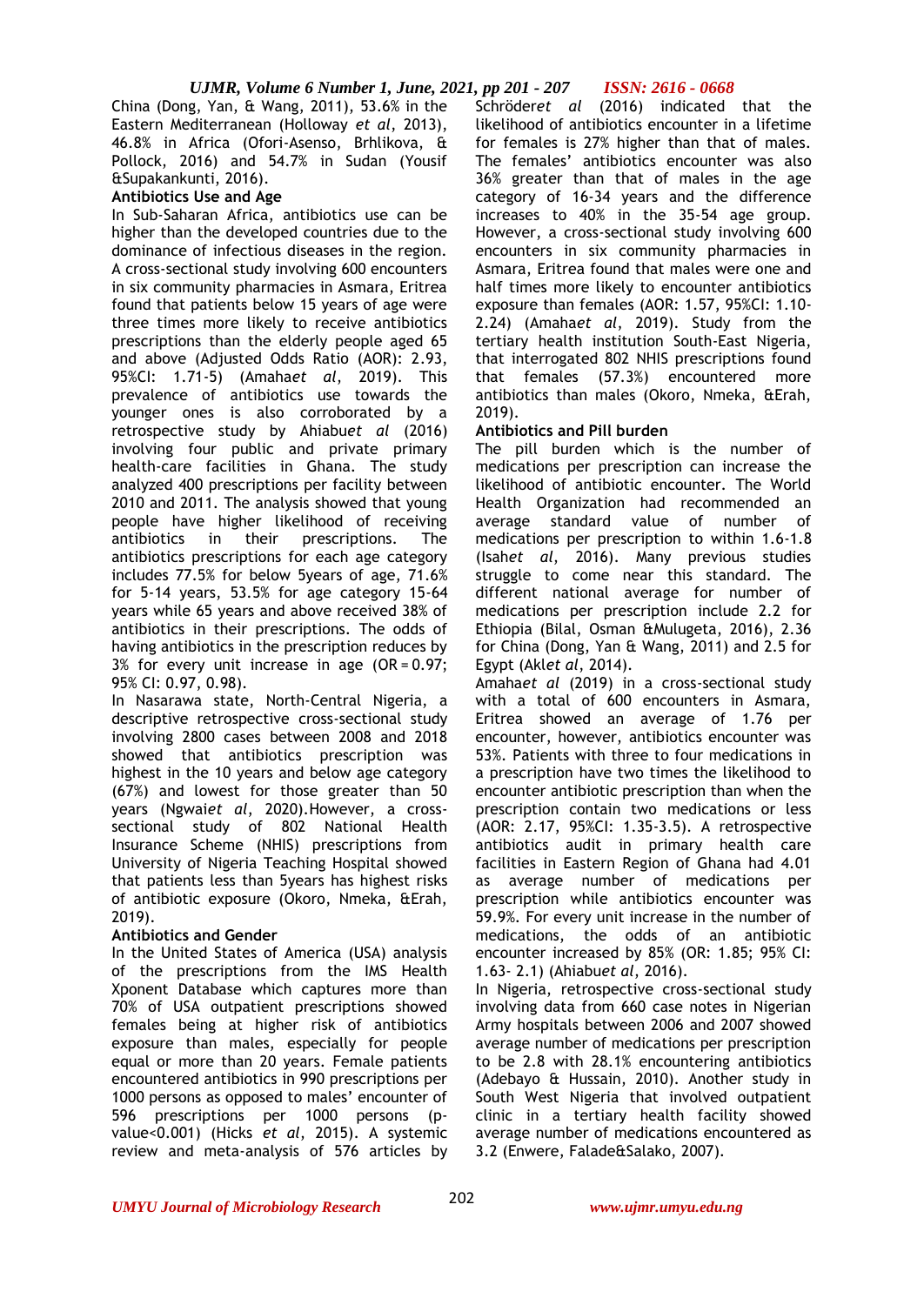**METHODOLOGY** The study employed a cross-sectional design to generate quantitative data. The outpatient clinic of Medical Centre of the University of Lagos was the research setting. Only four items were noted from the prescriptions generated from the doctor after consultation, namely the age, gender, number of medications on the prescription and the presence or absence of antibiotics in the prescription. The data was generated in the month of April, 2021 and excluded those for observations in the clinic or referred to other hospitals.

A total of 630 prescriptions were encountered, and according to the World Health Organization a minimum of 600 encounters must be involved for study on prescription patterns in a facility (World Health Organization, 1993). Data

generated was analyzed using International Business Machines Corporation (IBM), Statistical Package for the Social Sciences (SPSS version 23). Both descriptive and inferential statistics were derived from the data.

# **Ethical Consideration**

The data used for the research was deidentified on extraction to ensure protection of privacy. Consent was sought and granted by management and information needed included the age of the patient, gender, number of medications on the prescription and whether there was antibiotic encounter in the prescription or not. There was no physical contact with the patients. Confidentiality of data was ensured in the study.

# **Conflict of Interest**

No conflict of interest.

### **Descriptive statistic**

| <b>Variables</b> | Age    | Pill<br>burden | % Antibiotics<br>per<br>prescription |
|------------------|--------|----------------|--------------------------------------|
|                  | 630    | 630            | 630                                  |
| Mean             | 30.186 | 3.065          | 14.327                               |
| Median           | 25     |                |                                      |
| Std. Deviation   | 17.905 | 1.301          | 22.46                                |
| Minimum          | 0.5    |                | 0                                    |
| Maximum          | 81     | 8              | 100                                  |

The table on descriptive statistic shows that the mean age is 30 years with the age range stretching from six months to 81 years. The mean of the pill burden or the average number

of medications per prescription is 3.07 with the number of medications per prescription ranging from 1 to 8 items.

| Variables                                            | Frequency ( $n = 630$ ) | Percentage (%) |
|------------------------------------------------------|-------------------------|----------------|
| <b>Antibiotics</b>                                   | 393                     | 62.4           |
| Non-use                                              | 237                     | 37.6           |
| <b>Use</b>                                           |                         |                |
| Gender                                               |                         |                |
| Female                                               | 381                     | 60.5           |
| Male                                                 | 249                     | 39.5           |
| Age (years)                                          |                         |                |
| <13                                                  | 110                     | 17.5           |
| $13 - 19$                                            | 60                      | 9.5            |
| $20 - 26$                                            | 172                     | 27.3           |
| $27 - 33$                                            | 35                      | 5.6            |
| 34 and above                                         | 253                     | 40.1           |
| Age classification                                   |                         |                |
| Child $($ < 18)                                      | 139                     | 22.1           |
| Adult $(=>18)$                                       | 491                     | 77.9           |
| Number of medications per prescription (pill burden) |                         |                |
| $3$                                                  | 228                     | 36.2           |
| $>=3$                                                | 402                     | 63.8           |

The frequency table shows that antibiotics encounter was 37.6%, the frequency of females among the respondents was 60.5% and the respondents with age 34 and above has the

highest frequency of 40.2%. The frequency for adult was 77.9% and the number of medications per prescription was higher for medications equal and greater than 3 at 63.8%.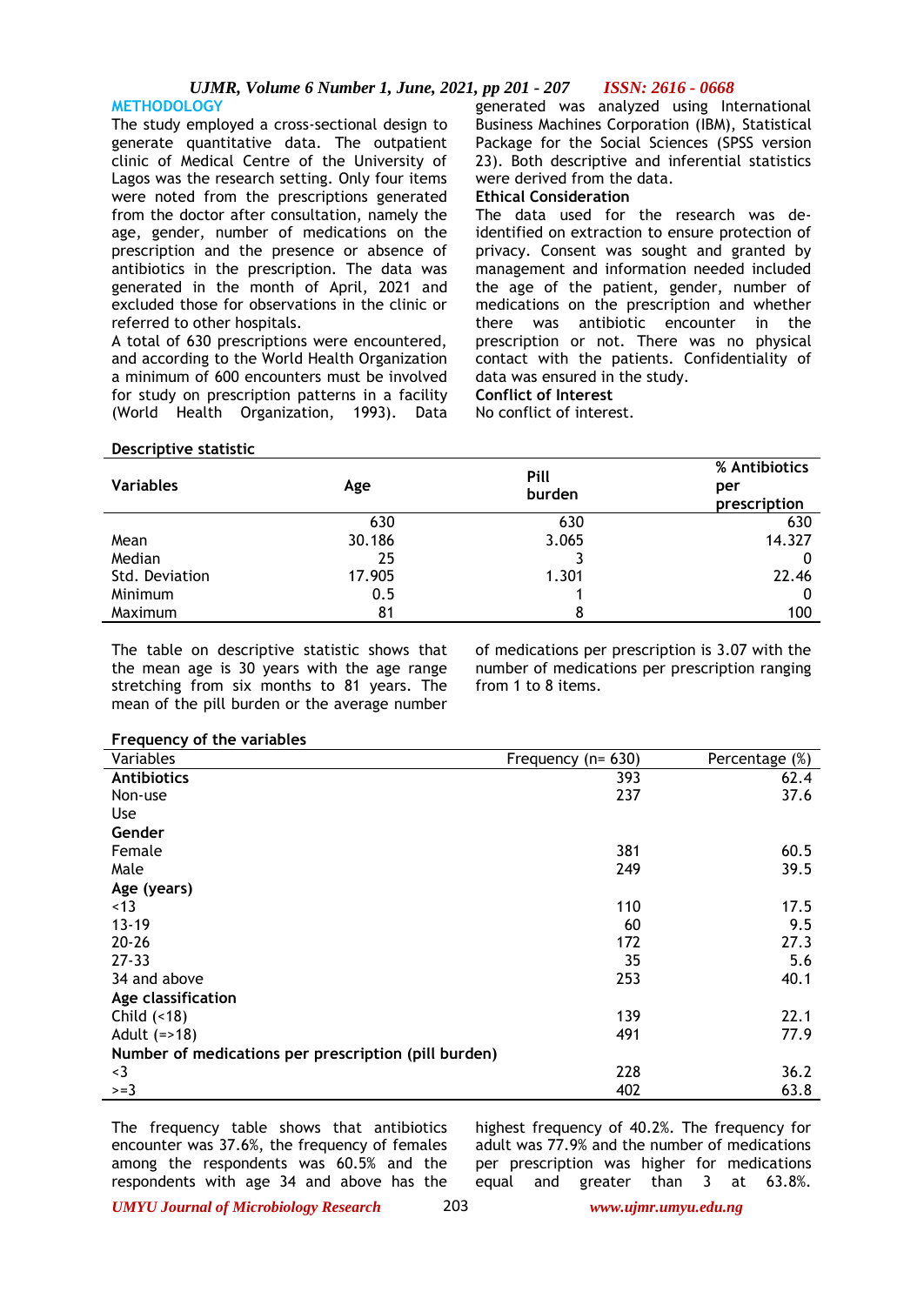|                                     | Frequency (%)<br>Antibiotics use |                   |        |    |             |
|-------------------------------------|----------------------------------|-------------------|--------|----|-------------|
| Variable                            |                                  |                   |        |    |             |
|                                     | Use $(n=237)$                    | Non-use $(n=393)$ | $X^2$  | df | p-value     |
| Gender                              |                                  |                   |        |    |             |
| Female                              | 139(36.5)                        | 242(63.5)         | 0.53   | 1  | 0.467       |
| Male                                | 98 (39.4)                        | 151(60.6)         |        |    |             |
| Age (years)                         |                                  |                   |        |    |             |
| ~13                                 | 61(55.5)                         | 49 (44.5)         | 21.985 | 4  | $< 0.001**$ |
| $13 - 19$                           | 20(33.3)                         | 40(66.6)          |        |    |             |
| $20 - 26$                           | 65 (37.8)                        | 107(62.2)         |        |    |             |
| $27 - 33$                           | 15(42.9)                         | 20(57.1)          |        |    |             |
| 34 and above                        | 76 (30.0)                        | 177(70.0)         |        |    |             |
| Age classification                  |                                  |                   |        |    |             |
| Child $( < 18)$                     | 71(51.1)                         | 68 (48.9)         | 13.769 | 1  | $< 0.001**$ |
| Adult $(>=18)$                      | 166(33.8)                        | 325(66.2)         |        |    |             |
| <b>Medications per prescription</b> |                                  |                   |        |    |             |
| $\leq$ 3                            | 48 (21.1)                        | 180 (78.9)        | 41.788 | 1  | $< 0.001**$ |
| $>=3$                               | 189 (47.0)                       | 213 (53.0)        |        |    |             |

#### **Chi-Square analysis of Antibiotics**

Chi-square shows that the differences between gender with respect to antibiotics encounter is not statistically significant. The antibiotics encounter across different ages varies from 30% to 55.5% and these differences are statistically significant ( $X^2 = 21.985$ , df= 4, p<0.001). The variations of antibiotics encounter between being a child and being an adult is statistically significant  $(X^2 = 13.769, df=1, p<0.001)$ . The odds of encountering antibiotics per prescription reduces by 28% for every unit increase in age (OR = 0.715; 95%CI: 0.333 -

1.097) (see Log odds ratio table). The antibiotic encounter for number of medications per prescription differ between having less than 3 medications, and equal or more than 3 medications per prescription and this difference is statistically significant  $(X^2=41.788,$ df=1, p<0.001). More so, for every unit increase in the number of medications per prescription, the odds of antibiotic encounter were increased by 20% (OR: 1.202; 95%CI: 0.828-1.576) (see Log Odds Ratio table below).

### **Log Odds Ratio**

|                                                      |          | 95% Confidence<br>Interval |       |         |
|------------------------------------------------------|----------|----------------------------|-------|---------|
|                                                      | Log Odds |                            |       | P-      |
|                                                      | Ratio    | Lower                      | Upper | value   |
| Log Odds Ratio for age classification and antibiotic |          |                            |       |         |
| encounter                                            |          |                            |       |         |
| Odds Ratio                                           | 0.715    | 0.333                      | 1.097 | $-.001$ |
| Fisher's exact test                                  | 0.714    | 0.315                      | 1.114 |         |
| Log Odds Ratio for medications per prescription and  |          |                            |       |         |
| antibiotic encounter                                 |          |                            |       |         |
| Odds Ratio                                           | 1.202    | 0.828                      | 1.576 | $-.001$ |
| Fisher's exact test                                  | 1.200    | 0.815                      | 1.598 |         |

#### **DISCUSSION**

The descriptive statistics shows that antibiotics were encountered in 37.6% of outpatient consultations. This value falls outside the World Health Organization (WHO) recommendation of 20.0% to 26.8% (Isah et al, 2016). However, the higher value of antibiotic encounter could be due to the timing of the study that occurred during the second wave of COVID-19 pandemic. COVID-19 symptoms include dry cough, fever, sore throat and sneezing and this presentation could warrant increased antibiotic encounter.

There might,therefore, be increased representation of this patients for symptoms that would have otherwise been managed without hospital visitation in the pre-COVID-19 era. However, the value, 37.6% is by far better than regional averages of China 48.4% (Dong, Yan, & Wang, 2011), and Africa 46.8% (Ofori-Asenso, Brhlikova, & Pollock, 2016). The mean of number of medications per prescription (pill burden) was 3.07 while the WHO range is within 1.6-1.8 (Isah et al, 2016).

*UMYU Journal of Microbiology Research www.ujmr.umyu.edu.ng*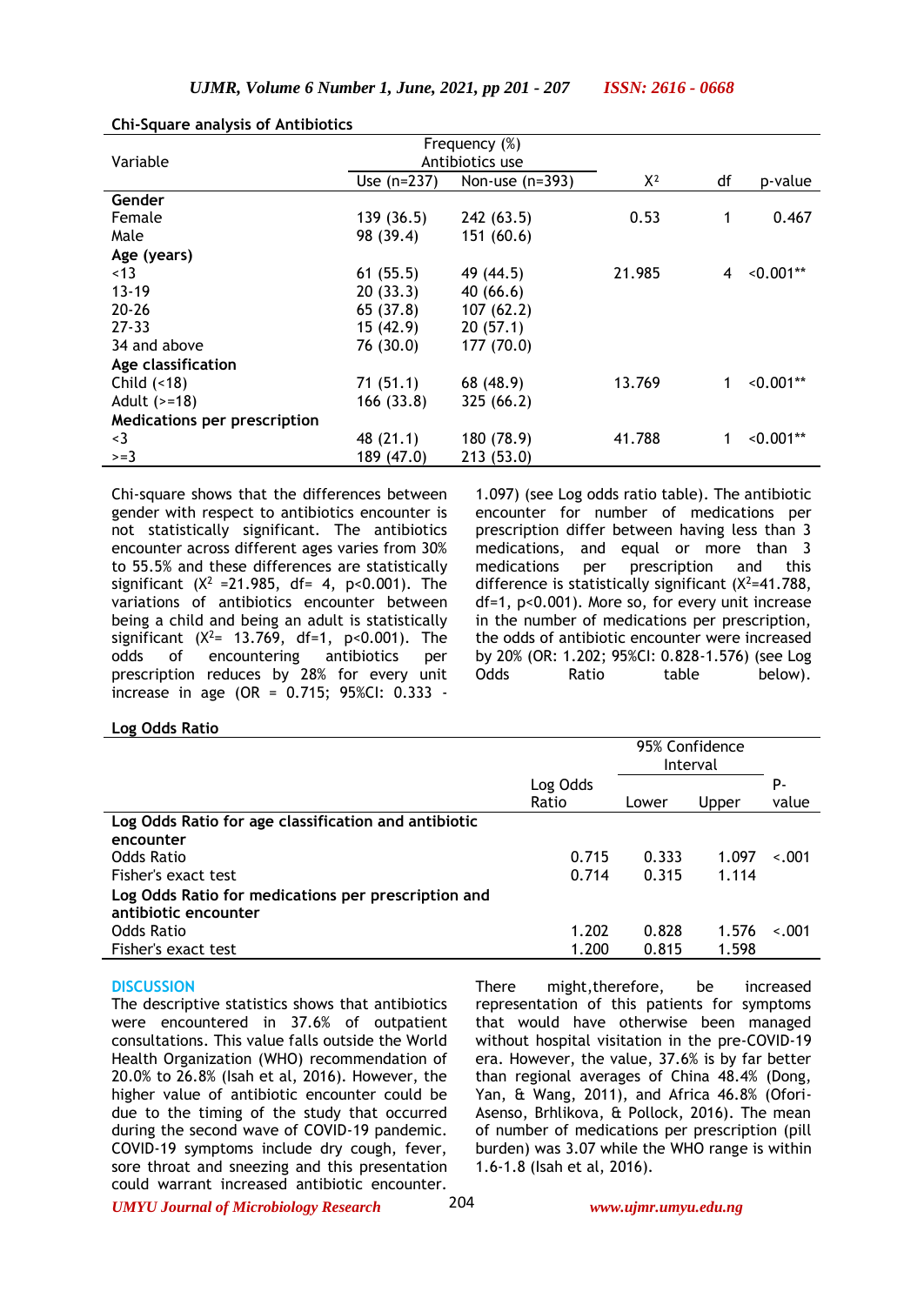This value was higher than the findings by Adebayo and Hussain (2010) among Nigerian Army hospital with average medications per prescription being 2.8. However, the study's value of 3.07 favourably compares with 3.2 findings in the South West Nigeria involving outpatient clinics in tertiary hospital (Enwere, Falade&Salako, 2007).

The study showed that antibiotic use is influenced by age. Differences in antibiotics encounter across different age groups was statistically significant  $(X^2 = 21.985, df = 4,$ p<0.001). More so, antibiotic encounter variations between being a child (age <18) and being an adult (age =>18) was statistically significant ( $X^2$ = 13.769, df=1, p<0.001) and for every unit increase in age, the odds of encountering antibiotic is reduced by 28% (OR = 0.715; 95%CI: 0.333 - 1.097). This inverse relationship in this study shows that being young was associated with higher antibiotic encounter.

The findings corroborated with Ahiabu*et al* (2016) retrospective study in Ghana where younger ones encountered more antibiotics with antibiotic use reducing by 3% for every unit increase in age  $(OR = 0.97; 95\% \text{ Cl: } 0.97,$ 0.98). Also, Amaba*et al* (2019) study showed that patients below 15 years have three times more likelihood of antibiotic encounter than patients aged 65 years and above (Adjusted Odds Ratio (AOR): 2.93, 95%CI: 1.71-5). This finding was corroborated by Ngwai*et al*(2020) who found that antibiotic encounter was higher in the 10 years and below age group than among older population. However, Okoro, Nmeka and Erah (2019) finding showed that patients less than 5 years had higher antibiotic encounter than older population.

There is no gender disparity in the use of antibiotics as differences in antibiotics encounter were not statistically significant  $(X^2=$ 0.530, df= 1,  $p>0.05$ ). Sample size could be contributory to the study not showing gender difference as the two previous studies (Hicks et al (2015) and Okoro, Nmeka, &Erah (2019)) which showed females at higher risk of antibiotics encounter had sample size more than 800.

The pill burden (number of medications per prescription) showed a positive relationship with antibiotic encounter. In this study, the average number of medications per prescription is 3.07 and average antibiotic encounter was 37.6%. Differences exists in antibiotic encounter between number of medications less than three, and equal or more than three per

prescription and these differences were statistically significant  $(X^2 = 41.788, df = 1,$ p<0.001). An additional one item in the prescription will influence the odds of antibiotic encounter by 20% (OR: 1.202; 95%CI: 0.828-1.576).Ahiabu*et al* (2016) study in the Eastern Ghana corroborated with the finding of this study which had the average number of medications per prescription to be 4.1, whereas percentage of antibiotic encounter was 59.9. Additional medication increases antibiotic encounter by 85% (OR: 1.85; 95% CI: 1.63- 2.1).

# **CONCLUSION**

The research has examined how patients' demographics influence antibiotic prescription pattern within a community healthcare facility. The study however, identified the positive relationship between younger age and antibiotic use, however, gender has no influence on antibiotics prescription. There is also tendency for antibiotic inclusion with increasing number of medications per prescription. The average rate of antibiotic use and the average number of medications per prescription are more than the World Health Organization reference ranges. There is need, therefore, to engage health workers on rationale antibiotic use to prevent the challenge of antibiotic resistance. Minimizing antibiotics use could take the form of thorough investigations for borderline cases before antibiotic prescriptions. More so, areas of further study could be a retrospective crosssectional analysis of prescription patterns involving at least one year period to take care of seasonal variations of antibiotic use.

# **RECOMMENDATIONS**

- 1. Antibiotics stewardship should not just be a slogan, but should be included in the training of health workers to instill evidence-based prescription pattern in antibiotics use.
- 2. Having established a link between number of medications per encounter and antibiotics use, it is worthwhile to persuade clinicians to prescribe minimum number of medications needed for effective treatment.
- 3. The higher antibiotics use among younger populations could be minimized by increasing the number of specialists within these demographics and making sure their treatment is evidence-based.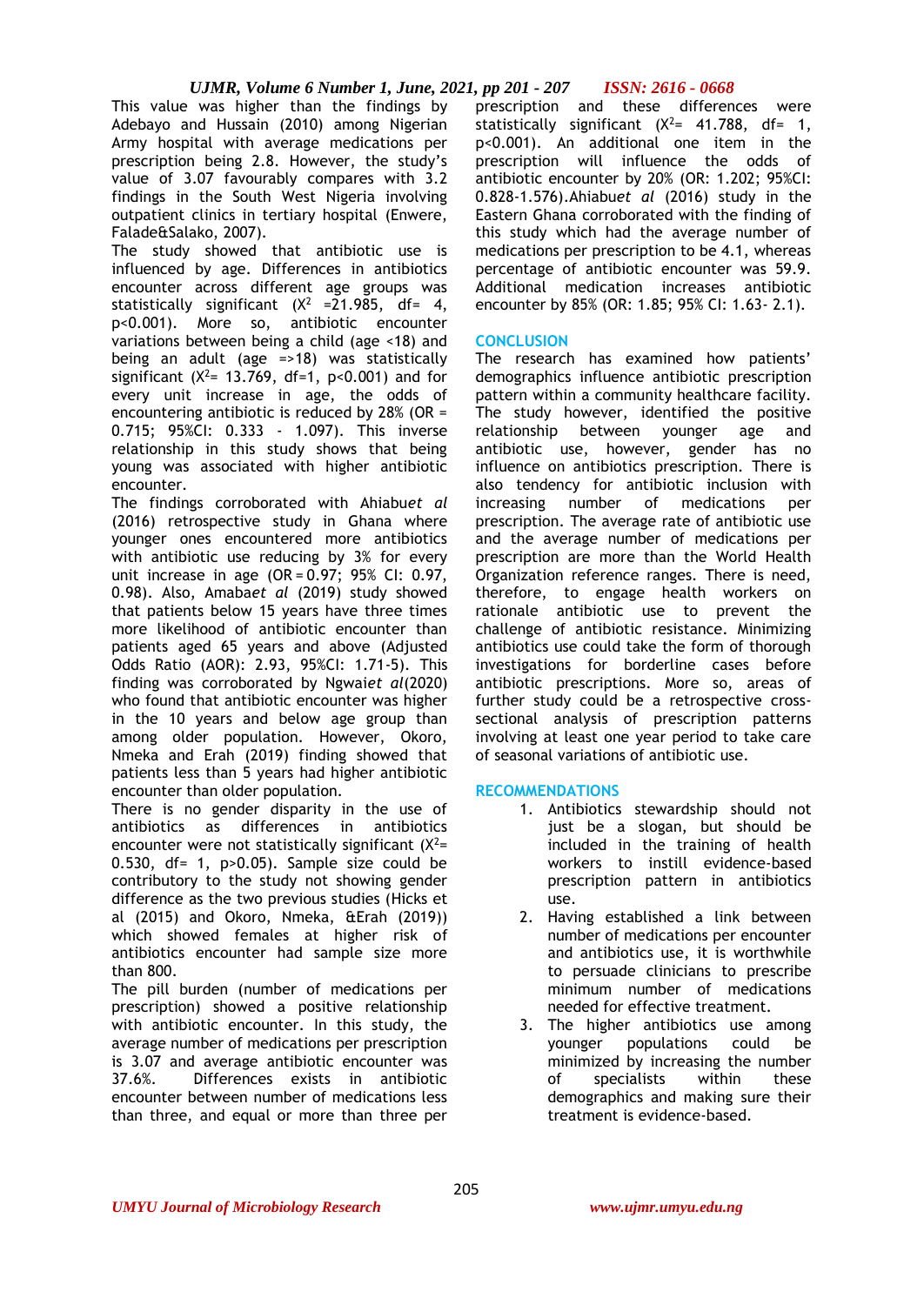**REFERENCES**

- Adebayo, E.T. & Hussain, N.A. (2010). Pattern of prescription drug use in Nigerian army hospitals. *Annals of African Medicine,* 9(3), 152-8. doi: 10.4103/1596-3519.68366. PMID: 20710106
- Ahiabu, M.A., Tersbøl, B.P., Biritwum, R., Bygbjerg, I.C. & Magnussen, P. (2016). A retrospective audit of antibiotic prescriptions in primary health-care facilities in Eastern Region, Ghana. *Health Policy and Planning*, 31(2), 250- 8. doi: 10.1093/heapol/czv048. Epub 2015 Jun 4. PMID: 26045328; PMCID: PMC4748131
- Akpan, M., Ahmad, R., Shebl, N. &Ashiru-Oredope, D. (2016). A review of quality measures for assessing the impact of antimicrobial stewardship programs in hospitals. *Antibiotics, 5*(1), 5.
- Akl, O.A., El Mahalli, A.A., Elkahky, A.A. & Salem, A.M. (2014). WHO/INRUD drug use indicators at primary healthcare centers in Alexandria, *Egypt. Journal of Taibah University Medical Sciences,*  9(1), 54–64. doi: 10.1016/j.jtumed.2013.06.002
- Amaha, N.D., Weldemariam, D.G, Abdu, N. &Tesfamariam, E.H. (2019). Prescribing practices using WHO prescribing indicators and factors associated with antibiotic prescribing in six community pharmacies in Asmara, Eritrea: a crosssectional study. *Antimicrobial Resistant Infections and Control*, 8,163. doi: 10.1186/s13756-019-0620-5. PMID: 31649820; PMCID: PMC6805525
- Atif, M., Sarwar, M.R., Azeem, M., Umer, D., Rauf, A., Rasool, A., Ahsan, M., &Scahill (2016). Assessment of WHO/INRUD core drug use indicators in two tertiary care hospitals of Bahawalpur, Punjab, Pakistan. *Journal of Pharmaceutical Policy and Practice, 9*(1), 27.
- Bilal, A.I., Osman, E.D. &Mulugeta, A. (2016). Assessment of medicines use pattern using World Health Organization's prescribing, patient care and health facility indicators in selected health facilities in eastern Ethiopia. *BMC Health Service Resources*, 16,144. doi: 10.1186/s12913-016-1414-6.
- Dong, L., Yan, H. & Wang, D. (2011). Drug prescribing indicators in village health clinics across 10 provinces of western China. *Family Practice*, *28*(1), 63–67. doi: 10.1093/fampra/cmq077
- Enwere, O.O., Falade, C.O. &Salako, B.L. (2007). Drug prescribing pattern at the medical outpatient clinic of a tertiary hospital in southwestern Nigeria. *Pharmacoepidemiology of Drug Safety, 16*(11), 1244-9. doi: 10.1002/pds.1475. PMID: 17868193.
- Goossens, H., Ferech, M., Vander Stichele, R. &Elseviers M. (2005). ESAC Project Group. Outpatient antibiotic use in Europe and association with resistance: a cross-national database study. *Lancet, 365*, 579–87. pmid:15708101
- Hand, K. (2013). Antibiotic stewardship. Clinical Medicine. J. R. Coll. Phys. London. 13, 499–503.
- Hicks, L, A., Bartoces, M. G., Roberts, R. M., Suda, K. J., Hunkler, R. J., Taylor, T. H. &Schrag, S. J. (2015). US Outpatient Antibiotic Prescribing Variation According to Geography, Patient Population, and Provider Specialty in 2011, *Clinical Infectious Diseases*, 60 (9), 1308–1316. <https://doi.org/10.1093/cid/civ076>
- Holloway, K., Ivanovska, V., Wagner, A., Vialle-Valentin, C. & Ross-Degnan, D. (2013). Have we improved use of medicines in developing and transitional countries and do we know how to? Two decades of evidence. *Tropical Medicine in International Health, 18*(6), 656–664. doi: 10.1111/tmi.12123.
- Isah, A.O., Ross-Degnan, D., Quick, J., Laing, R. &Mabadeje, A.F. (2016). The development of standard values for the WHO drug use prescribing indicators. ICUM/EDM/WHO. Available from: [http://www.archives.who.int/prduc200](http://www.archives.who.int/prduc2004/rducd/ICIUM_Posters/1a2_txt.htm) [4/rducd/ICIUM\\_Posters/1a2\\_txt.htm.](http://www.archives.who.int/prduc2004/rducd/ICIUM_Posters/1a2_txt.htm) [Last accessed on 2016 Aug 18].
- Ngwai, Y. B., Nkene, I. H., Abimiku, R. H. &Envuladu, E. Y. (2020). Retrospective Antibiotic Prescription Pattern in Public Hospitals in Nasarawa State, Nigeria. *World Journal of Innovative Research (WJIR)* ISSN: 2454-8236, 8 (4), 43-50.
- Ofori-Asenso, R., Brhlikova, P. & Pollock, A.M. (2016). Prescribing indicators at primary health care centers within the WHO African region: a systematic analysis (1995–2015) *BMC Public Health*, 16, 724. doi: 10.1186/s12889-016-3428- 8
- Okoro, R. N., Nmeka, C., &Erah, P. O. (2019). Antibiotics prescription pattern and determinants of utilization in the national health insurance scheme at a Tertiary Hospital in Nigeria. *African*

*UMYU Journal of Microbiology Research www.ujmr.umyu.edu.ng*